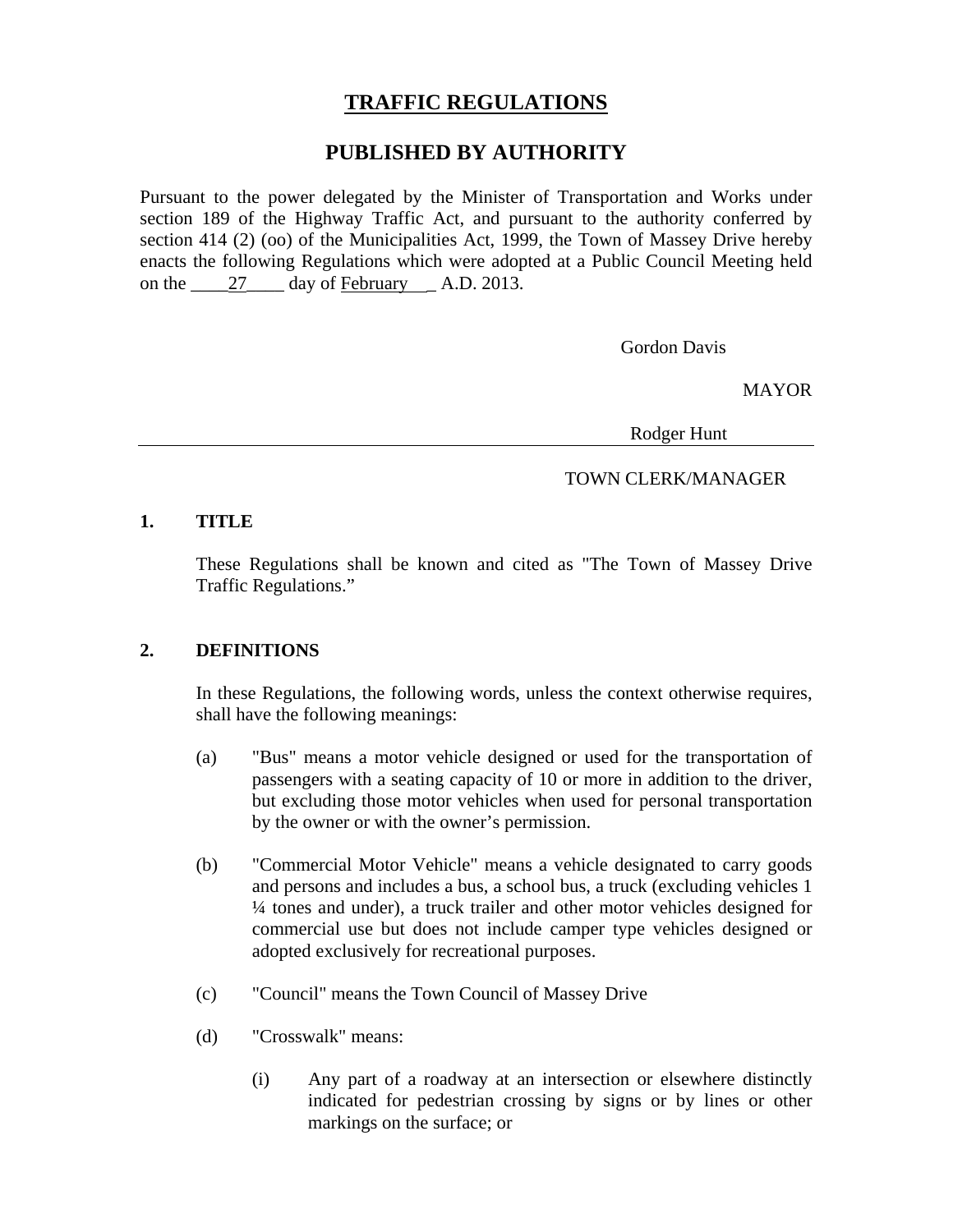- (ii) The part of a roadway at an intersection that is included within the connection of the lateral lines of the sidewalks of the opposite sides of a highway, measured from the curbs, or in the absence of curbs, from the edge of the roadway.
- (e) "Driveway" means a clearly defined private roadway, path or passage or a like opening or space which is wide enough, but not wider than is necessary for the passage of a motor vehicle, whereby the owner, occupier or user of property has vehicular access from the roadway to a point within the property.
- (f) "Emergency Vehicle" means:
	- (i) A motor vehicle driven by a constable or by a member of the police branch of any of Her Majesty's Armed Forces or a peace officer being a member of the Royal Newfoundland Constabulary or the Royal Canadian Mounted Police where there is an urgent emergency justifying a rate of speed in excess of any maximum rate of speed provided for in these Regulations;
	- (ii) A motor vehicle carrying firefighting equipment in responding to an alarm of fire;
	- (iii) An ambulance responding to a call or transporting a patient where there is an urgent emergency justifying a rate of speed in excess of any maximum rate of speed provided for in these Regulations; or
	- (iv) A motor vehicle where there is an urgent emergency.
- (g) "Highway" means a place or way, including a structure forming part of the place or way, designed and intended for, or used by the public for the passage of traffic and includes all the space between the boundary lines of the place or way.
- (h) "Intersection" means the area enclosed within the prolongation or connection of the lateral curb lines or if there are no curb lines, the lateral boundary lines of two or more highways that join one another at an angle, whether or not one of the highways cross the other.
- (i) "Motor Vehicle" means a vehicle propelled, driven or controlled otherwise than by muscular power, other than a trailer or a vehicle running on fixed rails.
- (j) "Municipal Enforcement Officer" means for the purpose of these Regulations a peace officer with the powers as outlined in the Municipalities Act, M-24, RSN 1999 and amendments and as outlined in the Highway Traffic Act, RSN 1990 Chapter H-3 and amendments.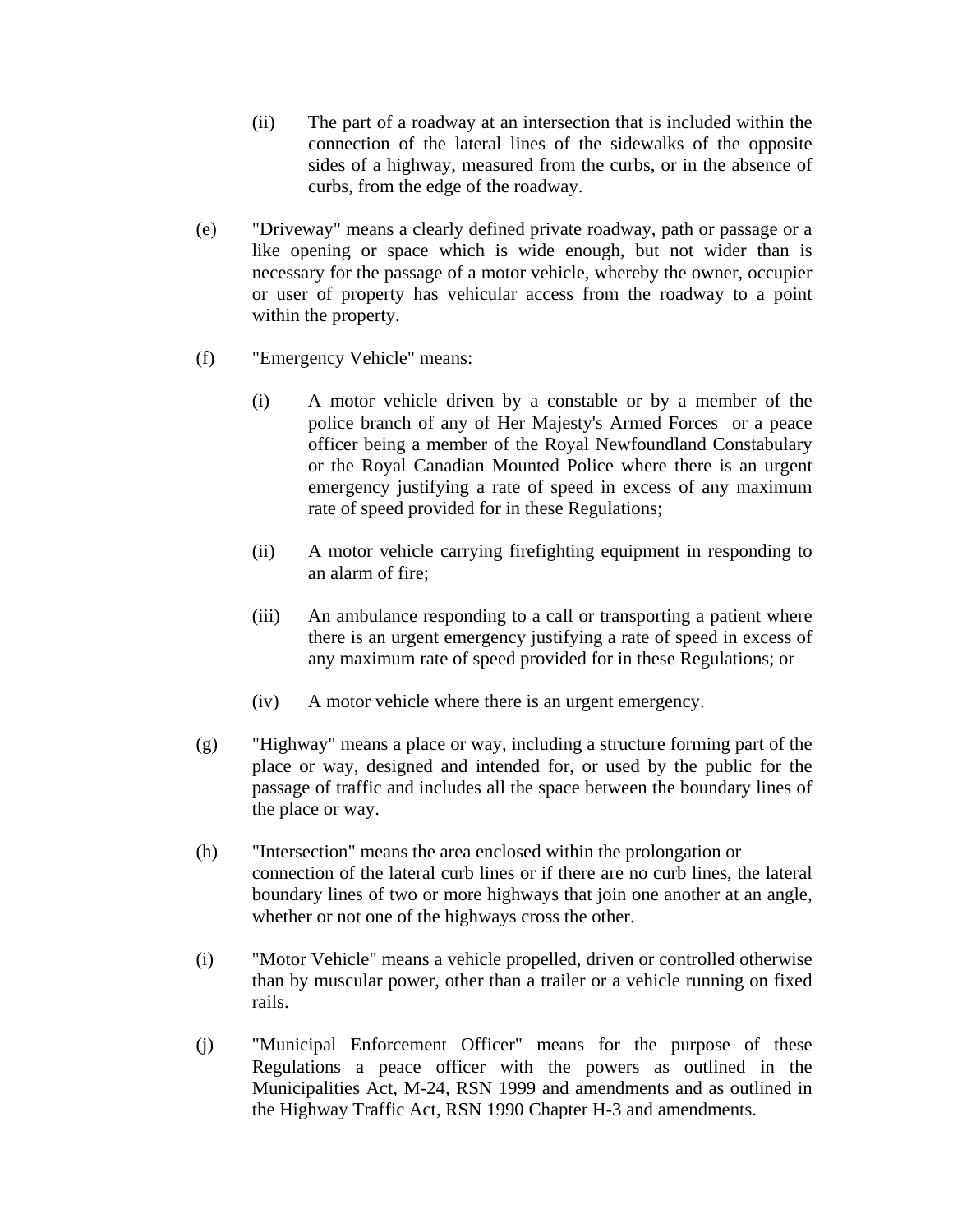- (k) "Operator" means a person driving a motor vehicle on a highway or who has the care or control of the motor vehicle on a highway whether in motion or not.
- (l) "Owner" means:
	- (i) The person who holds the legal title to a vehicle; or
	- (ii) In the case of a vehicle that is registered, the person in whose name it is registered.
- (m) "Park" means to permit a vehicle whether occupied or not, to stand otherwise than temporarily for the immediate purpose of and while actually engaged in loading or unloading goods or taking up or setting down passengers or in obedience to traffic Regulations or traffic signs or the direction of a traffic officer.
- (n) "Pedestrian" means a person on foot, a handicapped person in a wheelchair, or a child in a carriage or on a sleigh being pushed or pulled.
- (o) "Persons" means any persons, firm, partnership, association, corporation, or any organization of any kind.
- (p) "Regulations" means Town of Massey Drive Traffic Regulations made under the authority of the Highway Traffic Act and amendments and the Municipalities Act and amendments.
- (q) "Roadway" means a portion of a highway that is improved, designed, or ordinarily used for vehicular traffic, but does not include the shoulder unless the shoulder is paved, and where a highway includes two or more separate roadways, the term "roadway" refers to any one roadway separately and not to all of the roadways collectively.
- (r) "School bus" means a motor vehicle:
	- (i) Designed or used to carry 7 or more passengers, in addition to the driver;
	- (ii) Owned, operated by or contracted to a school board or agent of a school board; and
	- (iii) Used to transport children to or from school or to and from places other than school for the purpose of school related activities.
- (s) "Sidewalk" means that portion of a highway between the curb lines or the lateral lines of a roadway and the adjacent property lines set apart for the use of pedestrians and includes any part of a highway set apart or marked as being for the exclusive or intended use of pedestrians and is considered to include an area of a highway lying between the curb lines or the lateral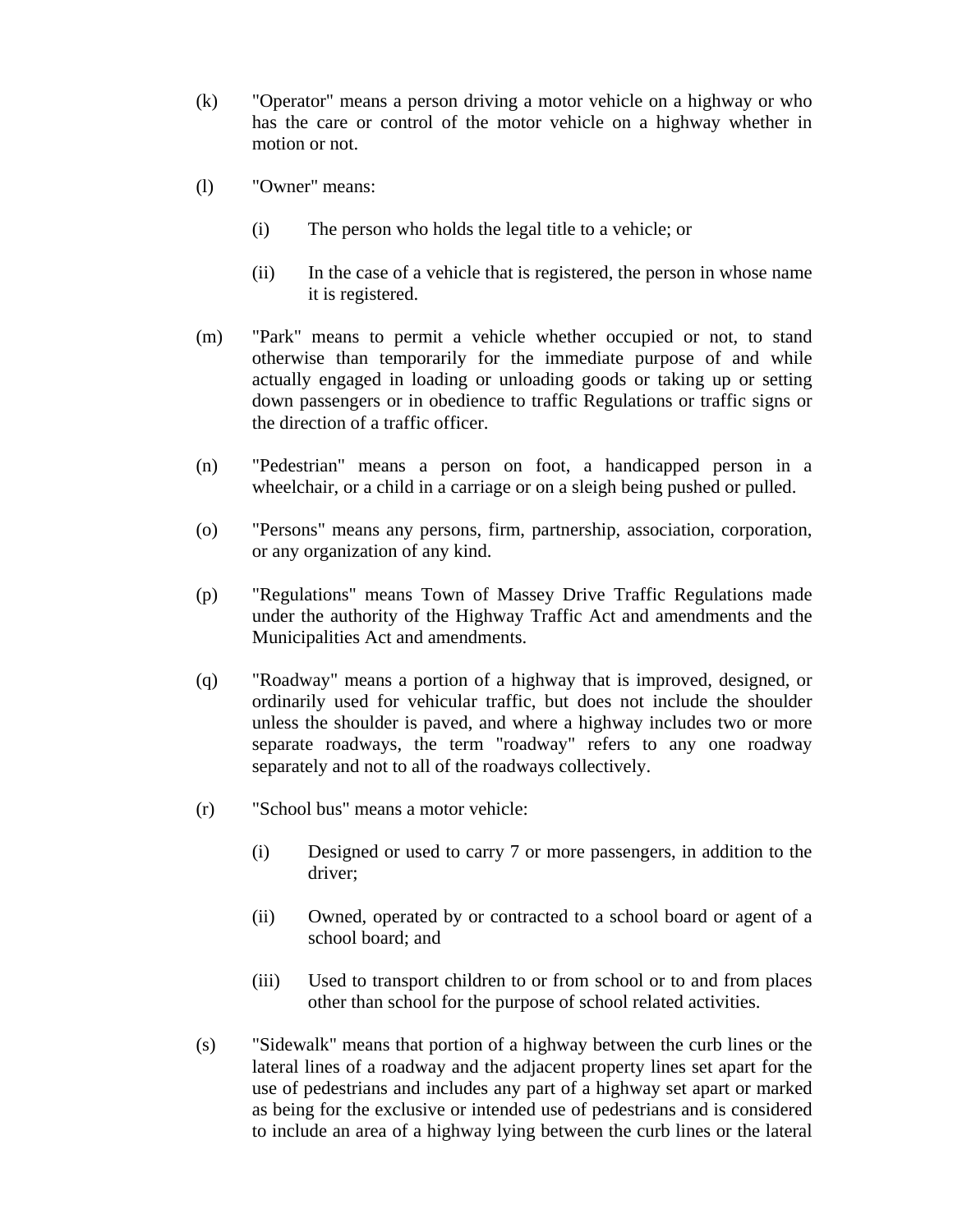lines of a roadway and that portion of a highway set apart for the use of pedestrians.

- (t) "Stop" when required means the complete cessation of movement.
- (u) "Stop" or "Stand" when prohibited means any stopping or standing of a vehicle whether occupied or not except when necessary to avoid conflict with other traffic or in compliance with the direction of a traffic officer or traffic control device or signal.
- (v) "Town" means the Town of Massey Drive.
- (w) "Traffic" includes vehicles, pedestrians and animals while using a highway for the purpose of travel.
- (x) "Traffic Officer" means any person appointed by Council to enforce these Regulations, including a Municipal Enforcement Officer.
- (y) "Traffic Sign" includes all traffic control signals, warning sign posts, direction posts, signs, lines, marks or other devices for the guidance or persons using highways.
- (z) "Vehicle" means a device in, upon or by which a person or property may be transported or driven upon a highway.

# **3. COUNCIL AUTHORITY**

- (a) The Council may cause or permit traffic lights or signs to be placed on or near any highway within the limits of the Town.
- (b) Traffic lights or signs erected or authorized under subsection (1) of these Regulations may be signs for any of the following purposes;
	- (i) To regulate the movement of traffic;
	- (ii) To indicate the route to be followed by traffic;
	- (iii) To restrict or prohibit the use of any part of any highway, other than a main highway designed as such by the Minister of Transportation and Works, within the limits of the Town;
	- (iv) To indicate maximum speed limits in any area or on any part of any highway within the limits of the Town, so that vehicles driven in excess of such speed shall be taken to have failed to conform to the indication given by the sign;
	- (v) To restrict or prohibit the parking of vehicles in any area or on any part of any highway within the limits of the Town;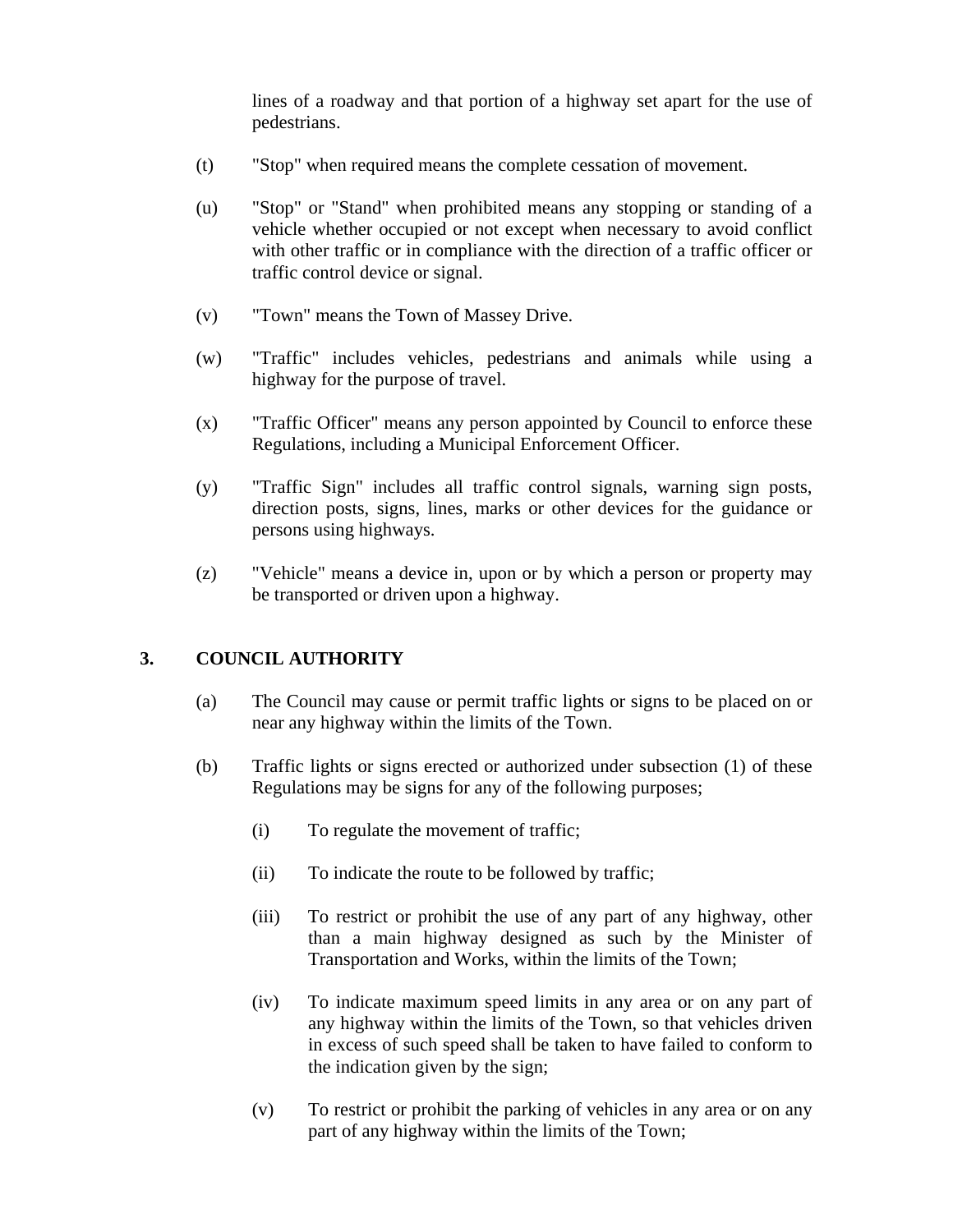- (vi) To restrict or prohibit temporarily the use of any highway, other than a main highway designated as such by the Minister of Transportation and Works, or any part of any highway within the limits of the Town, whenever, owing to the likelihood of danger to the public or serious damage to the highway, it appears to the Council to be necessary; and to limit the loads of vehicles owing to the condition of the highway if the Council deems it necessary, provided that the traffic lights or signs shall not apply to any person granted a permit in writing by the Council to use the highway in case of an emergency;
- (vii) To warn users of the highway of the need for special caution;
- (viii) To convey information to users of the highway within the limits of the Town;
- (ix) To set out proper pedestrian crossing on any highway within the limits of the town; and
- (x) To restrict or reserve specific parking spaces for the sole use of disabled person.
- (c) Any person who fails to comply with the directions, restrictions, prohibitions, or warnings given by traffic lights or signs erected in accordance with these Regulations shall be guilty of an offence against these Regulations.

# **4. PARKING OFFENCES**

- (a) No person shall stop, stand or park a vehicle on a highway so that the vehicle or any part of it is:
	- (i) On a sidewalk or an area generally used by or intended for use by pedestrians;
	- (ii) In front of a public or private driveway or in front of an authorized loading door designated as such;
	- (iii) Within 6 metres of an intersection;
	- (iv) Within 5 metres from any fire hydrant;
	- (v) Within a crosswalk;
	- (vi) Within 6 metres of the approach side of a crosswalk;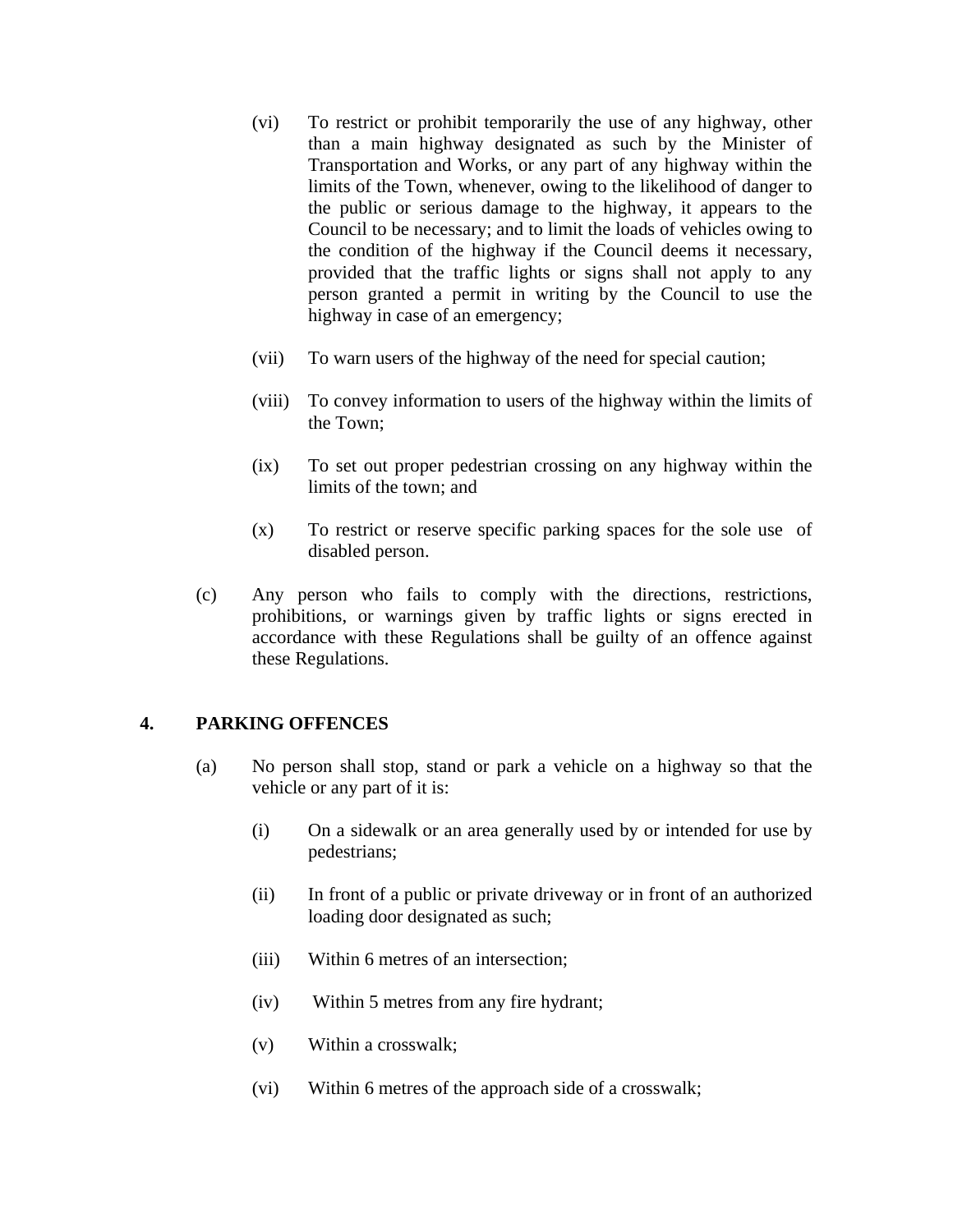- (vii) Within 8 metres upon the approach to any flashing beacon, stop sign, or traffic-control sign or signal located at any side of a roadway;
- (viii) Within 6 metres either side of the entrance to or exit from a hotel, church, school, public meeting place, theatre, dance hall or playground;
- (ix) Within a distance of 20 metres from a bus stop erected under these Regulations, except where otherwise provided by a sign erected under these Regulations;
- (x) Within 6 metres of a driveway entrance to a fire station;
- (xi) Alongside or opposite a street excavation or obstruction when stopping, standing or parking obstructs traffic;
- (xii) In a place in contravention of a traffic control device that gives notice that stopping, standing or parking is there prohibited or restricted;
- (xiii) Parked on the left side of the highway in the direction it is heading, excepting where such parking is designated by proper signs erected by Council;
- (xiv) Within 150 metres of any site where a fire is in progress unless permission has been obtained from a police constable, excepting a fire engine, ambulance, clergy car, police car, medical doctor's car or nurse's car;
- (xv) Parked in such a manner as to interfere with, hinder or obstruct the normal flow of traffic;
- (xvi) Parked on highway property between the curb or edge of the roadway and the boundary line of the highway;
- (xvii) On any property classified as an easement or upon which Council grants a permit;
- (xviii) For the purpose of displaying the vehicle for sale;
- (xix) For the purpose of washing, greasing or repairing the vehicle, except for such repairs as have been necessitated by an emergency;
- (xx) Parked in an area designated as a parking space for disabled persons only.
- (b) No person shall double park any motor vehicle on any highway within the limits of the Town.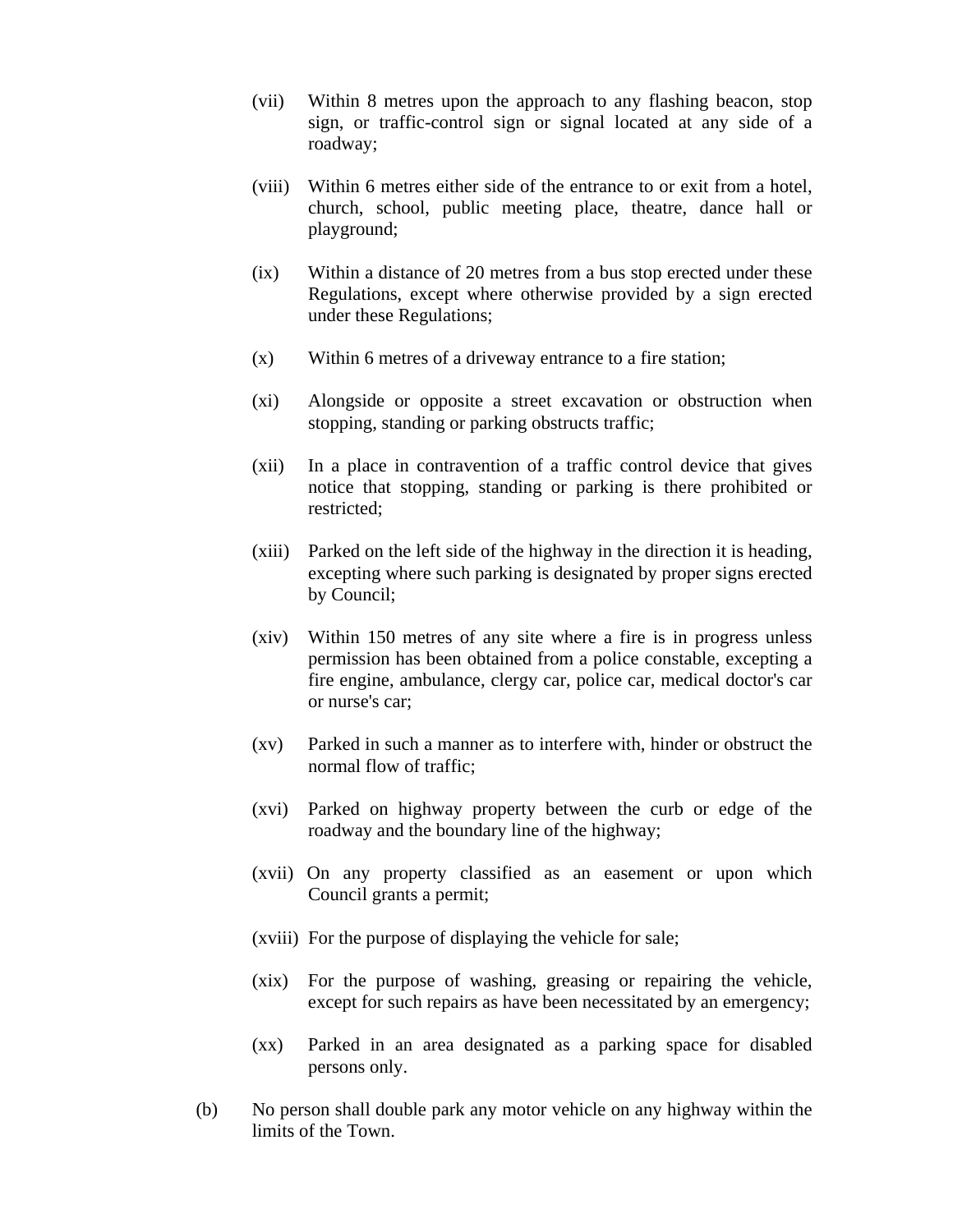- (c) No person shall park or stop any vehicle on any roadway unless on the right hand side of the roadway having regard to the direction in which the vehicle was proceeding with the right front and rear wheels parallel to and not more than thirty (30) centimetres from the curb where there is a raised curb, or where there is no curb or a rolled curb, with the right front and rear wheels parallel to and as near the right hand limit of the roadway as is practical without stopping or parking over a sidewalk or footpath or over any part of the road where grass is grown or which is not intended for the use of vehicles.
- (d) No person shall stand, stop or park or drive a vehicle upon any highway or public area within the Town in contravention to any signs that may be posted by Council.

# **5. COMMERCIAL VEHICLES OFFENCES**

- (a) The Council is hereby authorized to determine and designate these streets in the Town, which shall be used by commercial motor vehicles.
- (b) These Regulations shall not prohibit:
	- (i) The operation of commercial motor vehicles upon any street where necessary to the conduct of business at a destination point, provided that streets upon which such traffic is permitted are used until reaching the intersection nearest the destination point;
	- (ii) The operation of an emergency vehicle upon any street in the Town;
	- (iii) The operation of commercial motor vehicle owned or operated by the Town, Public Utilities or any contractor engaged in the repair, delivery of materials, maintenance or construction of streets, street improvements, or street utilities within the Town of Massey Drive; or
	- (iv) The operation of commercial motor vehicles upon any officially established detour in the Town of Massey Drive
- (c) No person shall park any commercial motor vehicle in any residential zone in the Town of Massey Drive, unless a permit for the parking has been issued by the Council in conformity with the Town of Massey Drive Traffic Regulations.
- (d) An application for a permit to park any commercial motor vehicle in any residential zone shall be made to the Council in such form as prescribed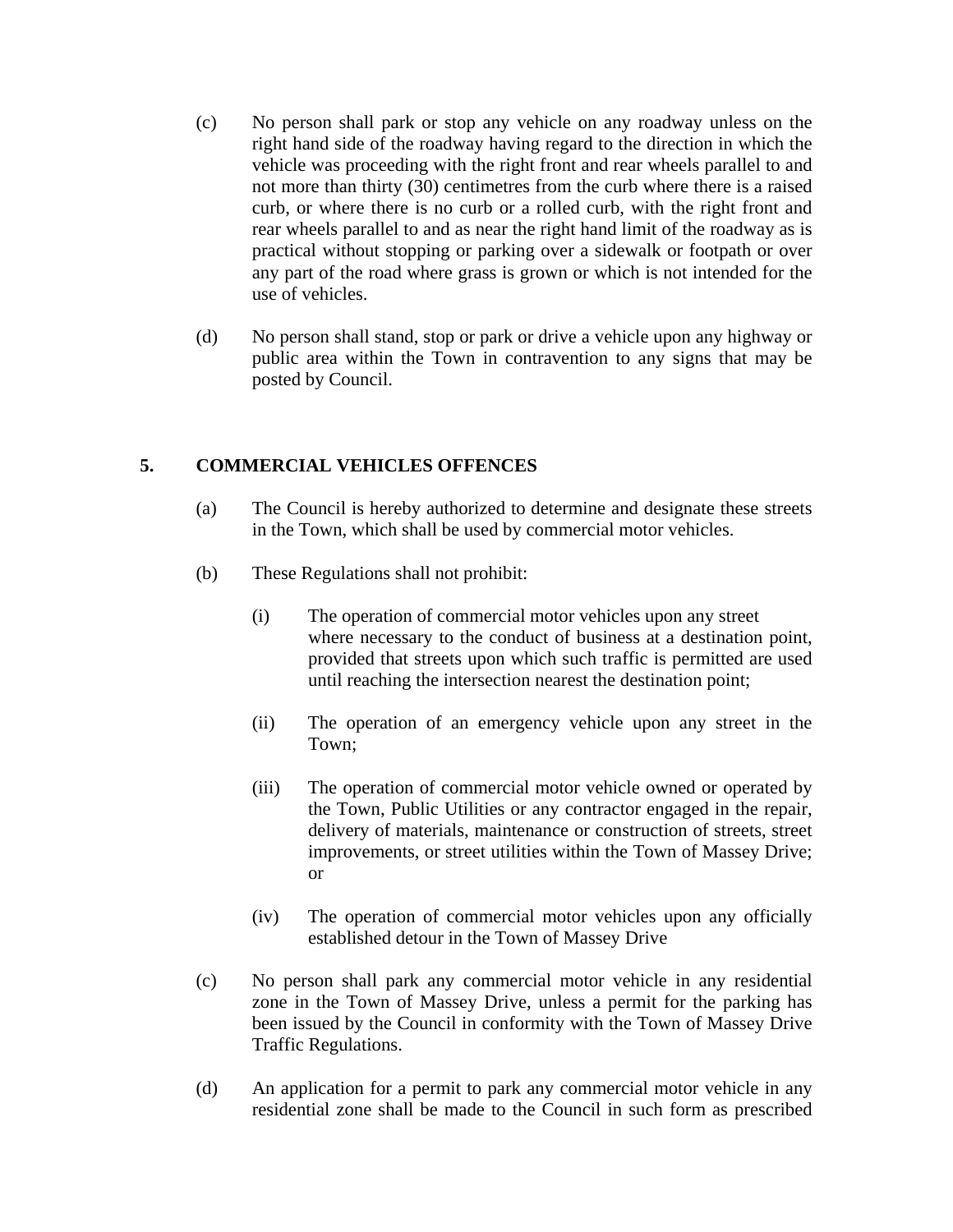by the Council and every applicant for a permit shall furnish with the application such information as Council may require.

- (e) The Council shall attach to the permit such conditions as it deems fit for the parking of any commercial motor vehicle in a residential zone and may permit parking for such limited time as it deems fit.
- (f) The driver of a commercial vehicle loading or unloading freight within the Town shall, if possible, place such vehicle off the highway into some private parking space; where no alternative loading or unloading point exists, place such vehicles as near as possible to the curb or side of the highway and load or unload as quickly as possible, but in no case shall a driver place a commercial vehicle in such a position as to excessively hinder or obstruct the normal flow of traffic either vehicular or pedestrian.

# **6. SNOW CLEARING**

- (a) No person shall park any unattended motor vehicle on any highway or municipal parking area in such a way as to interfere with, hinder or obstruct snow clearing operations.
- (b) During the period from the first day of December in each year to the last day of April in the succeeding year, both days inclusive, no person shall park an unattended vehicle(s), regardless of weather conditions, upon any highway within the Town of Massey Drive between the hours of 12 midnight and 10:00 a.m. At any time during a snowstorm or for 12 hours thereafter.
- (c) Any motor vehicle parked contrary to Regulation 7 (a) or (b) may be towed away by Council or their representatives, at the owner's risk and expense, to a place selected by the Council or person so authorized.

# **7. OTHER LIMITATIONS**

- (a) No structure, object or vehicle, other than a vehicle licensed under the Highway Traffic Act, shall move over a highway or bridge, within the Town except with the written approval of Council.
- (b) Notwithstanding subsection (1), no vehicle that is propelled over tracks or other device, other than tires, shall move over a highway or bridge, within the Town except with the written approval of Council.

# **8. ABANDONED VEHICLES**

(a) When a vehicle: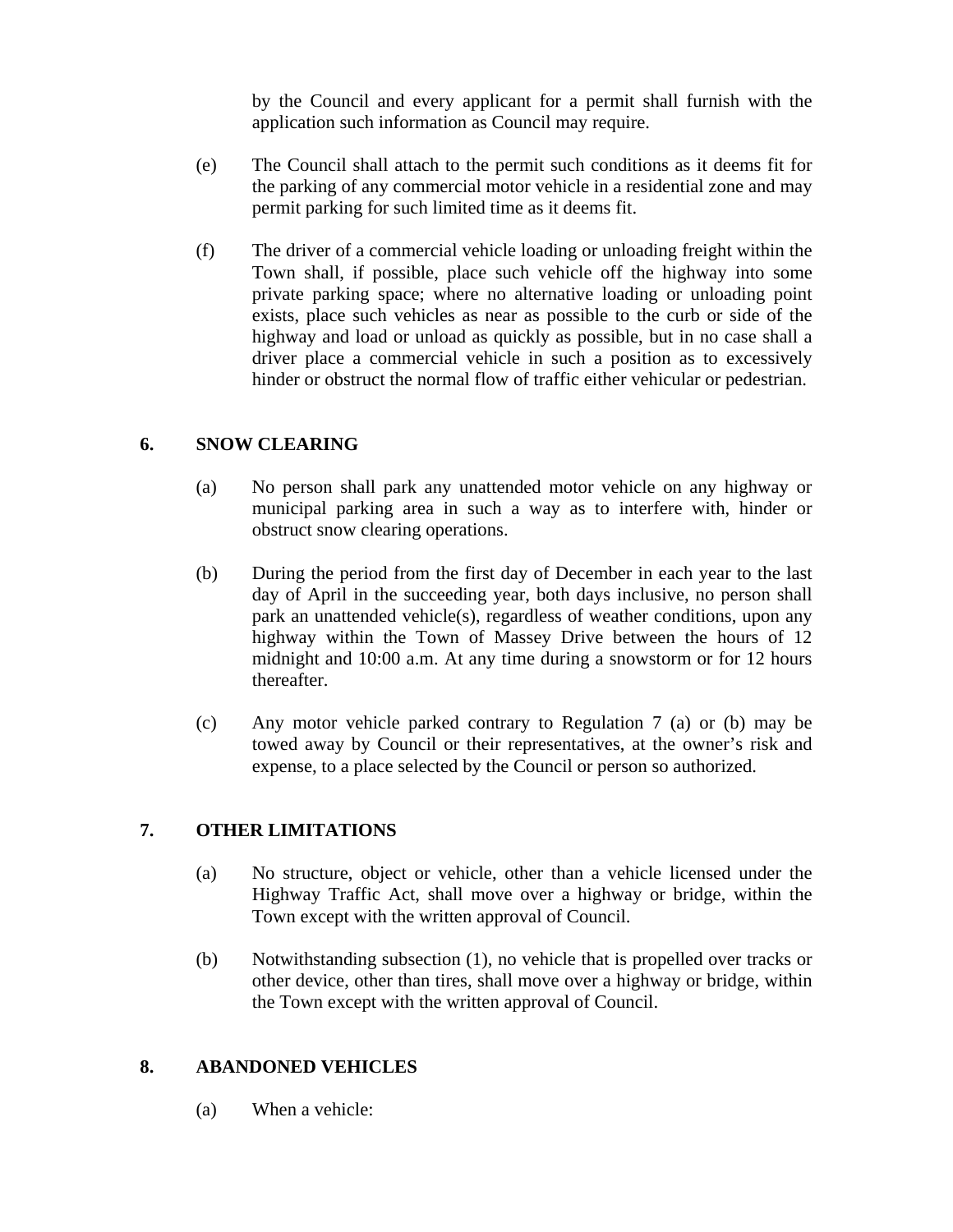- (i) Is standing, stopped or parked upon a highway within the Town limits or bridge in such a position that it may;
	- (1) Interfere with the pedestrian or vehicular traffic;
	- (2) Constitute a hindrance to the maintenance, repair or improvement thereof;
	- (3) Hinder or impede the ploughing of or removal of snow or ice therefrom; or
	- (4) Hinder or impede the carrying out of any undertaking of the Council; or
- (ii) Has been apparently abandoned upon a highway within the Town limits, sidewalk or bridge for longer than twenty-four (24) hours; or
- (iii) Has been left unattended upon any highway within the Town limits, sidewalk or bridge in contravention of these Regulations,

the Council or any person authorized for the purpose by the Council may remove that vehicle, at the owner's risk and expense, to a place selected by the Council or person so authorized.

- (b) The Council may dispose of any vehicle removed and stored under these Regulations, by Public Sale or Auction, if the vehicle is not claimed within ninety (90) days of removal and storage.
- (c) Prior to the return of the vehicle to its owner, the owner shall pay the costs of its removal and storage as determined by the Council and where such costs are not paid by the owner, the council may sell the vehicle on Public Sale or Auction to satisfy such costs upon notice to the owner, including the costs, if any, of or incidental to the Public Sale or Auction.

# **9. ANTI LITTER OFFENCES**

- (a) A person shall not throw or deposit or cause to be thrown, deposited or left on a highway, glass, nails, tacks scraps of metal or other material which may injure tires of vehicles or rubbish, or refuse or waste.
- (b) A person who removes a wrecked or damaged vehicle from a highway shall remove glass or any injurious substance or thing dropped upon the highway from the vehicle.
- (c) No person shall place any object or structure (including objects or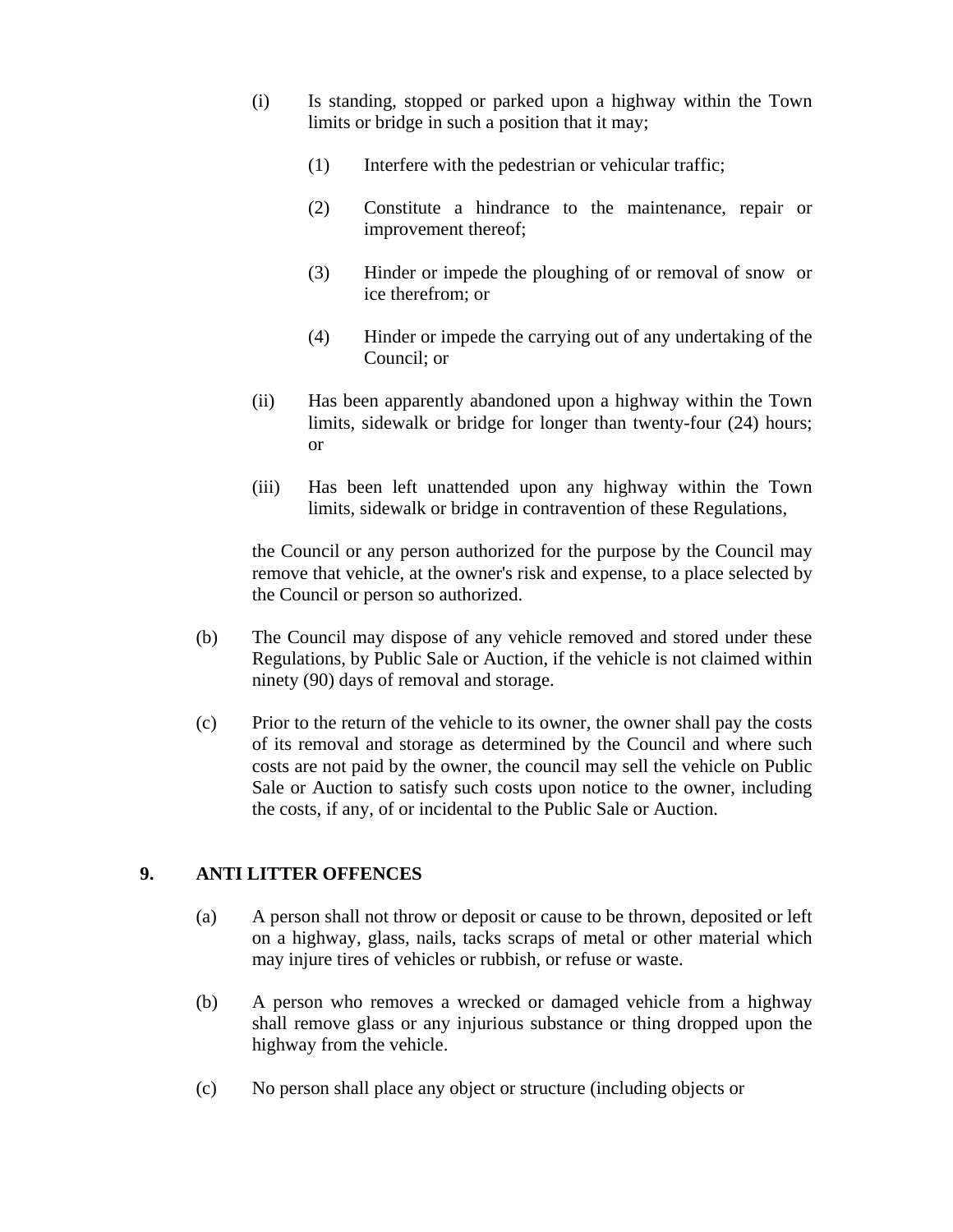structures used for street sports), on any street which interferes with the flow of traffic. Any object or structure so placed may be removed by any person authorized by Council, at the owner's expense.

# **10. OFFENCE**

 Notwithstanding the Provincial Offences Act, any person who violates any of the provisions of these Regulations, shall be guilty of an offence and shall be liable on summary conviction to a fine or not more than the maximum and not less than the minimum amount as prescribed for the offence in Schedule "A" to these Regulations and appearing in that Schedule opposite the number or letter or both of the Regulations, subsection or paragraph.

# **11. REPEAL OF PREVIOUS REGULATIONS AND AMENDMENTS**

All previous Town of Massey Drive Traffic Regulations are amended and repealed.

# **12. COMPLIANCE WITH OTHER ACTS AND REGULATIONS**

 Nothing in these Regulations serves to exempt any person from obtaining any license, permission, permit, authority or approval required by any other regulation of the Town or any statute or regulation of the Province of Newfoundland and Labrador, and in such cases where more than one regulation or statute applies the more restrictive regulation or statute shall apply.

# **13. EFFECTIVE DATE**

These Regulations shall come into force on 1st day of March 2013.

In witness whereof the Seal of the Town of Massey Drive has been affixed hereto and these regulations have been signed by the Mayor and the Chief Administrative Officer on behalf of Council on this 27 day of February 2013.

Gordon Davis **Rodger Hunt** Rodger Hunt

Mayor Chief Administrative Officer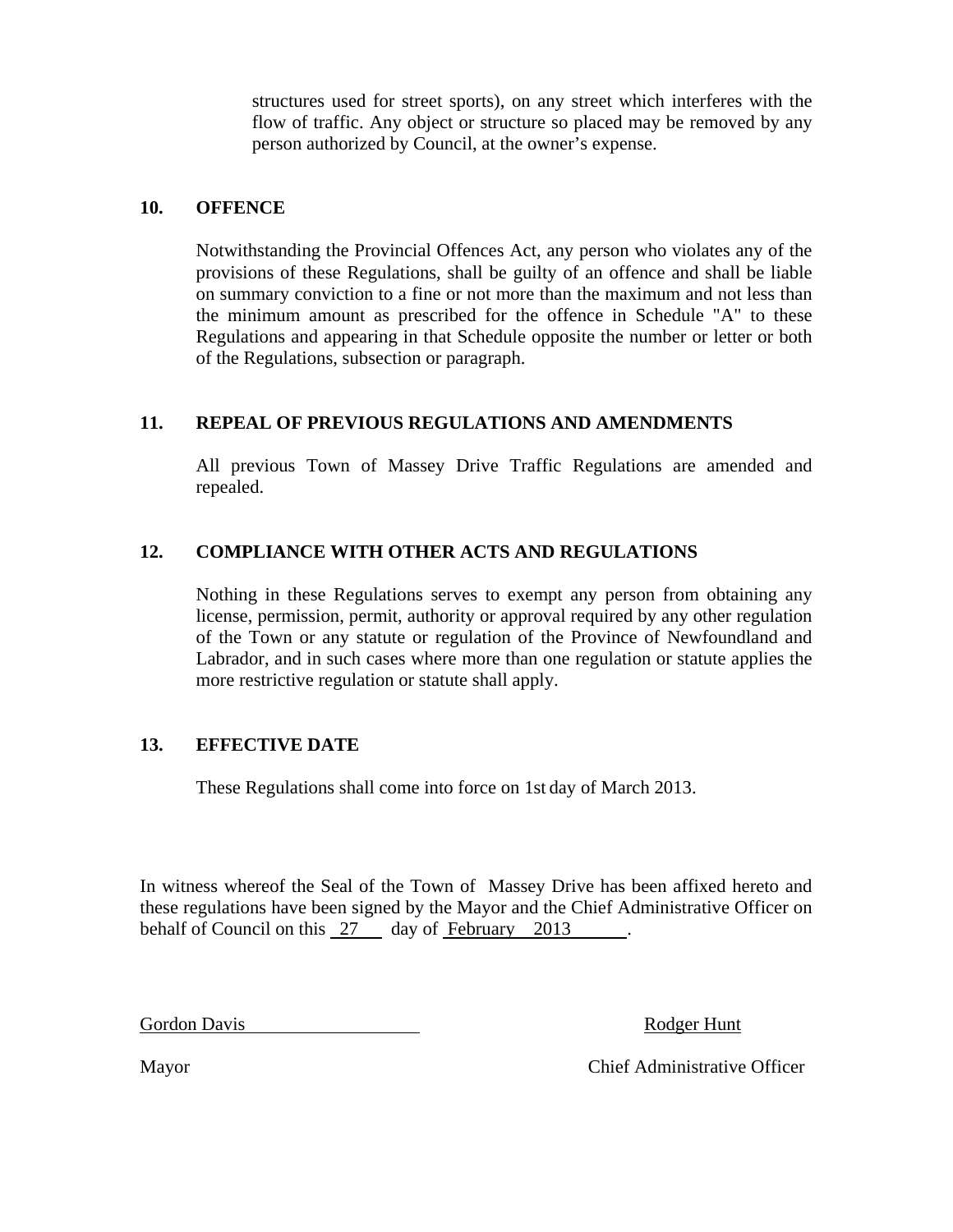# **SCHEDULE A**

# **Town of Massey Drive**

# **Schedule of Fines**

| section | subsection |                          | offence                               | fine     |
|---------|------------|--------------------------|---------------------------------------|----------|
| 4       | (a)        | (i)                      | Parking on sidewalk                   | \$50.00  |
|         |            | (ii)                     | Parking in front of public or private | \$50.00  |
|         |            |                          | driveway                              |          |
|         |            | (iii)                    | Parking within<br>6<br>metres<br>of   | \$50.00  |
|         |            |                          | intersection                          |          |
|         |            | (iv)                     | Parking within 5 metres of fire       | \$50.00  |
|         |            |                          | hydrant                               |          |
|         |            | (v)                      | Parking within a crosswalk            | \$100.00 |
|         |            | (vi)                     | Parking within 6 metres of a          | \$50.00  |
|         |            |                          | crosswalk                             |          |
|         |            | (vii)                    | Parking within 8 metres of a traffic  | \$50.00  |
|         |            |                          | control device                        |          |
|         |            | (viii)                   | Parking within 6 metres of an         | \$50.00  |
|         |            |                          | entrance or exit to hotel, church,    |          |
|         |            |                          | school, public meeting place,         |          |
|         |            |                          | theatre, dance hall or playground     |          |
|         |            | (ix)                     | Parking within 20 metres of a bus     | \$50.00  |
|         |            |                          | stop                                  |          |
|         |            | (x)                      | Parking within 6 metres of a fire     | \$50.00  |
|         |            |                          | station                               |          |
|         |            | (xi)                     | Parking opposite or beside a street   | \$50.00  |
|         |            |                          | excavation                            |          |
|         |            | (xii)                    | Parking contrary to signs             | \$100.00 |
|         |            | (xiii)                   | Parking on left side of highway       | \$50.00  |
|         |            | (xiv)                    | Parking within 150 metres of the site | \$50.00  |
|         |            |                          | of a fire                             |          |
|         |            | $\left( xy\right)$       | Parking as to obstruct traffic        | \$50.00  |
|         |            | (xvi)                    | Parking on highway property outside   | \$50.00  |
|         |            |                          | curb                                  |          |
|         |            | (xvii)                   | Parking on property classified as     | \$50.00  |
|         |            |                          | easement                              |          |
|         |            | (xviii)                  | Parking on highway to<br>display      | \$50.00  |
|         |            |                          | vehicle for sale                      |          |
|         |            | (xix)                    | Parking on highway for repairs        | \$50.00  |
|         |            | $(\mathbf{X}\mathbf{X})$ | Parking in area for disabled persons  | \$75.00  |
|         | (b)        |                          | Double Parking                        | \$50.00  |
|         | (c)        |                          | Parking away from the curb            | \$50.00  |
|         | (d)        |                          | Stop stand or park in area prohibited | \$30.00  |
|         |            |                          | by signs                              |          |
|         |            |                          |                                       |          |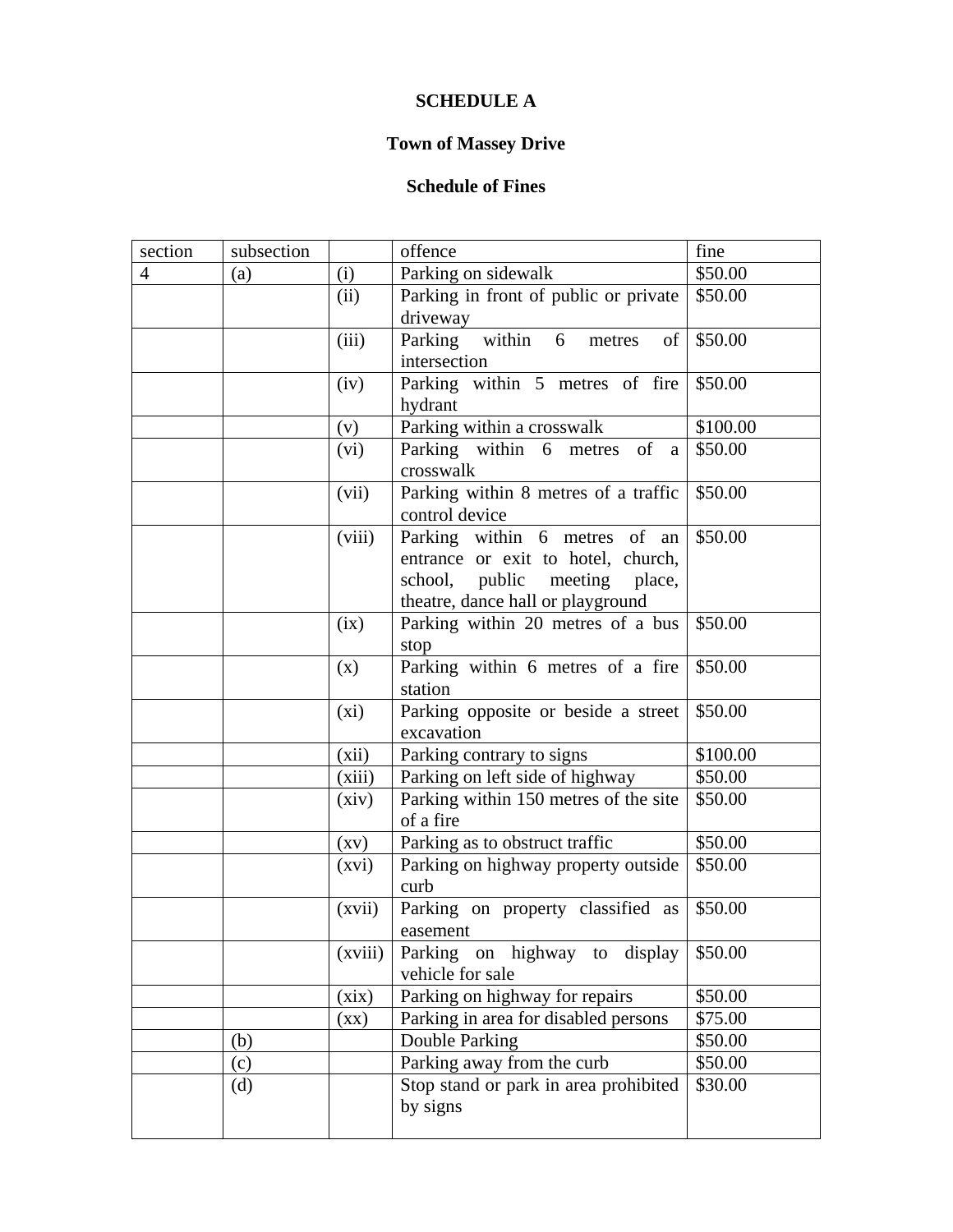| 5 | (c) | Commercial motor vehicles parking       | \$100.00 |
|---|-----|-----------------------------------------|----------|
|   |     | in residential zones without a permit   |          |
| 6 | (a) | Parking so as to obstruct snow          | \$50.00  |
|   |     | clearing                                |          |
|   | (b) | Parking on a highway or municipal       | \$50.00  |
|   |     | parking area between 12 midnight        |          |
|   |     | and $10:00$ am                          |          |
|   | (a) | Movement of structure, object or        | \$50.00  |
|   |     | vehicle not licensed under the          |          |
|   |     | Highway Traffic Act without             |          |
|   |     | Council approval.                       |          |
|   | (b) | Movement of vehicle not on tires        | \$50.00  |
|   |     | without approval of Council             |          |
| 9 | (a) | Throwing injurious materials or         | \$50.00  |
|   |     | rubbish on highway                      |          |
|   | (b) | Failure to remove glass injurious       | \$50.00  |
|   |     | substance dropped upon the highway      |          |
|   |     | from a wrecked vehicle                  |          |
|   | (c) | Placing object or structure on a street | \$50.00  |